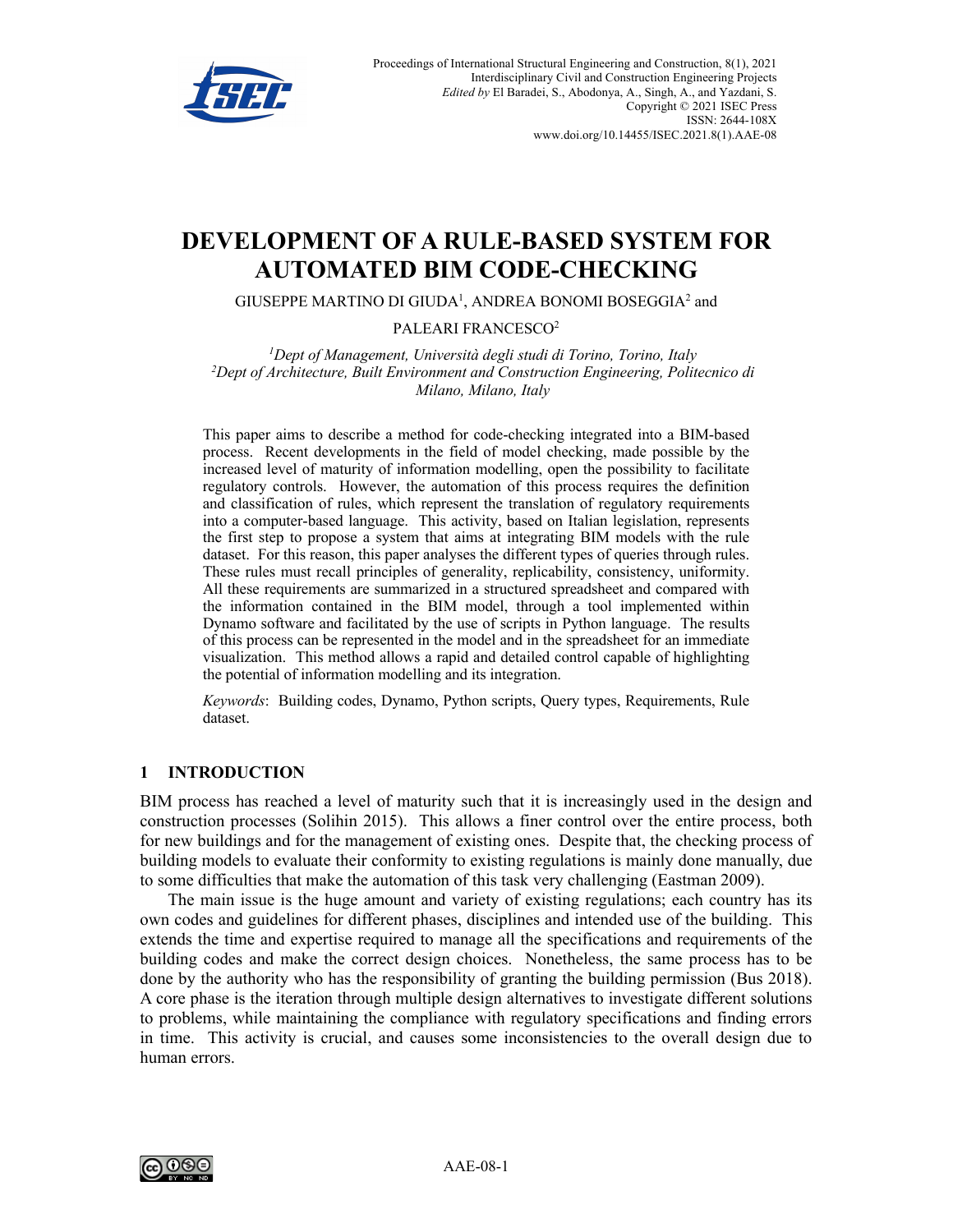An automated system of code-checking can facilitate and speed-up this work, while incrementing the coherence and reliability of the entire project.

Several software solutions try to avoid this problem, but most of them are based on a blackbox approach, hiding the internal logic and algorithms to the end user and hindering changes (Preidel 2018). This paper aims to find a different path, and define a general method of codechecking based on the principles of replicability, coherence, uniformity and automation, focusing on the management of BIM-based models.

# **2 METHOD**

#### **2.1 General Approach**

As investigated by Eastman (2009), a rule-based system should support some classes of functionalities like rule interpretation, building model preparation, rule execution and report of checking results. Each one serves a specific task, and should be investigated separately. The authors stated that this conceptual separation in classes serves their purpose of surveying the checking systems based on rules, but they expect new issues to emerge.

Following studies try to further define the challenges of automated code compliance checking; Aimi (2017) highlights the importance of building codes interpretation as "the most vital and complex stage". So, a fundamental part is to parse the implicit and contradictory statements and make them explicit (Bus 2018). Assuming that, the adopted structure subdivides the problem into four main tasks, as suggested by Eastman (2009) and Bus (2018):

- The definition of the working environment;
- The definition of the code-checking requirements, to consistently prepare the BIM models and the contained data;
- The interpretation and translation of building codes into non-ambiguous rules for the construction of a structured collection;
- The report of the check's results.

# **2.2 Working Environment**

#### **2.2.1** *Object-oriented approach*

There are numerous ways to develop the proposed system, and depending on the initial choices its implementation success can drastically change. As a main principle, separating the concerns keeps the system cleaner, and ensures its repeatability (Hjelseth 2016). For this reason, two main elements are identified: data sources and the tool that executes the check. This separation ensures the autonomy of information whose degree of complexity and detail can widely change according to project requirements, guidelines and building codes. On the other hand, it allows to choose the software that best fits users' needs, both for the realization of the BIM model and for the implementation of the code-checking system.

Moreover, two main data sources can be detected:

- The BIM model, containing all the geometries and information defined by project requirements;
- The rulesets, a structured collection of all the rules extracted by the regulations.

This approach recalls the structure of an object-oriented system (Yang 2001), based on the subdivision of attributes in classes. These classes are represented by the various legislative areas, such as structures, interiors and exteriors spaces, installations or energy consumption aspects. In addition, each class can be easily extended to include other regulations or custom guidelines.

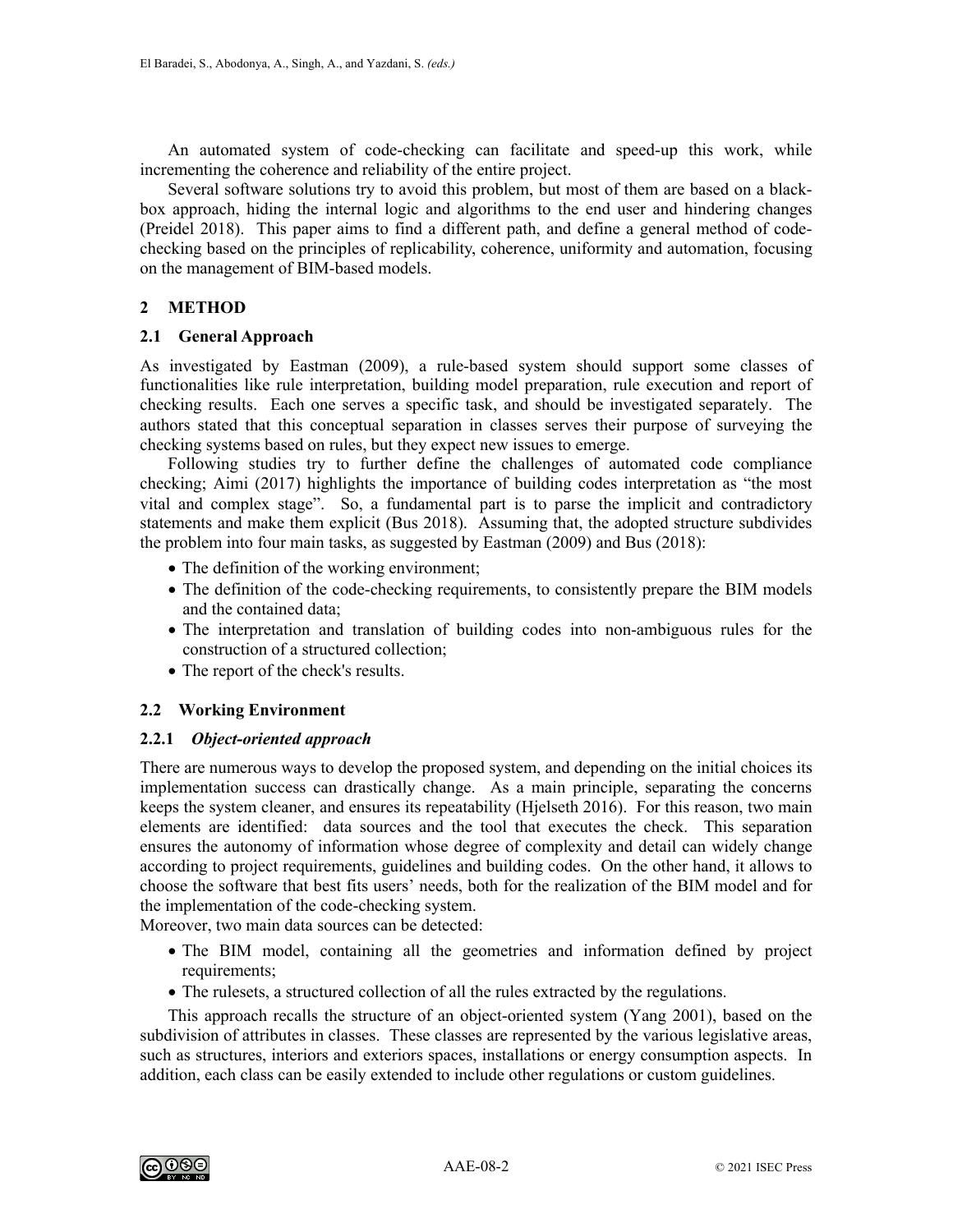# **2.2.2** *Principle of the white-box*

As previously highlighted, existing commercial solutions lack both transparency and customization in analyzing input data due to their black-box approach. Although they are very reliable, the use of these systems entails that professionals have to hand over their responsibilities to hidden algorithms, generating a lack of trust over the results. In addition, they can lead to hidden errors caused by misuse of the tool, or inoperable software because of the lack of some building codes. These issues can be overcome by adopting a white-box approach and by making the whole system accessible. Users can freely edit any part of the system, fix errors, update rules and customize it according to their specific needs, resulting in a trustworthy and complete approach.

# **2.3 Model Requirements**

Albeit often neglected, the definition of starting requirements can be crucial for the success or failure of the checking process. If the model contains less data than the amount required to successfully run the check, the latter will be incomplete and easily led to failure. Also, the overload of information is a useless waste of time, while only a part of it will be queried during the regulatory controls. Lastly, if the model is incorrectly prepared, the checking process will struggle to find the correct slots where the data is located, resulting in a check failure. So, the purposes of the model and the checks required have to be defined at the beginning of the process, along with the project requirements, to avoid malfunctioning and time loss. Each object modeled should include only the exact amount of information required, other than its geometry (Eastman 2009). For example, building codes often require checking the localization of an object: in that case, the object can be modeled as a box.

# **2.4 Regulatory Translation and Ruleset**

Translating building codes into formal rules is the core part of any code-checking tool.

Previous studies (Eastman 2009) show that the most common method to translate regulatory text into rules is the first order predicate logic. Each rule is a predicate that can be evaluated as true or false. All prescriptive regulations generally require this type of checks, but only measurable prescriptions can be abstracted to the level of rule; this issue can be a weakness, but it can also help to simplify regulatory texts to their core aspects.

# **2.4.1** *Rule's structure*

A rule is the building block of this system; it is an autonomous entity and does not rely on other rules (Figure 1). Instead of being related to a specific environment, it can be implemented into any existing software, as it supports both simple and complex logic statements and it supports the model specifications used by the software.

There are mainly two ways to define a rule: with parametric tables or using specific computer programming language (Eastman 2009). Both methods have pros and cons, such as the straightforwardness of the first one and the potential that derive from the latter. On the other hand, tables can't represent big ranges of conditions, and learning a programming language can be a major obstacle to non-programmers. However, these two methods can be used together, as coding competences are being included in school curricula in recent years.

The process of defining a rule should follow some precise steps. The first one concerns the extraction of a semi-formal rule from the regulatory plain text. This one, proposed by Bus (2018), serves the purpose of keeping it still readable to humans; also, it allows to maintain a high

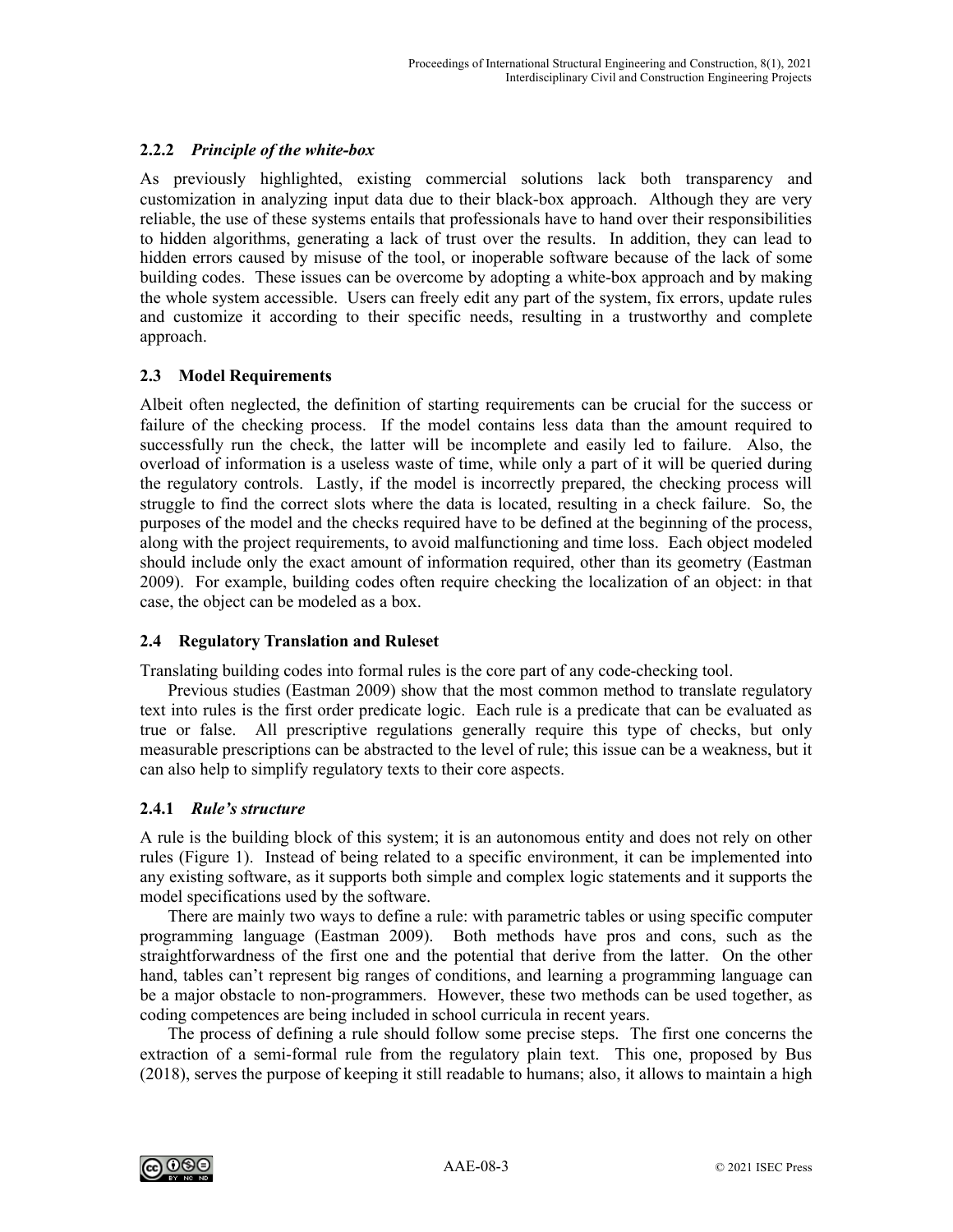level of abstraction, independent from the specific implementation. At this level, each parameter has to be submitted to "if-else conditions". This structure also fits into a table: each row contains a parameter, and columns are used to represent the condition that controls parameter's values to be respected. For example, columns can represent architectural typologies with different threshold values, or distinguish between different building codes and guidelines.



Figure 1. Rule structure.

Then, semi-formal rules can be converted into formal rules based on the working environment defined. As a general statement, formal rules are the core elements. They search for specific data packages from both the model and the semi-formal rule table, they compare the retrieved information by using predefined conditions derived from the formal-rules and they return the results as a "passed" or "not passed" check. Depending on the software, it can be implemented by using visual programming or scripting languages.

#### **2.4.2** *Rule classes and patterns*

The process of translating plain text into rules highlights the existence of some patterns. Based on Solihin (2015), three classes are identified as shown in Figure 2.

The first class collects rules based on explicit data. It is the most straightforward one, as it directly checks the information contained into the object's parameters. Information can be on any data type, such as numeric values, Boolean values or textual strings. The latter can be properly managed by defining in advance the exact text string to use. These solutions guarantee unambiguity of strings and avoid checking errors caused by inconsistencies.

The second class groups rules based on derived data. It is the more complex class to implement, as it strongly relies on the data structure of the software adopted. These rules derive the information to be checked from the combination of multiple parameters. They use custom algorithms to process the data obtained from specific parameters and derive the information requested. Examples of these rules are the sum of areas, distances or average values.

The third class extends the first two and collects the rules based on external data inputs. For this reason, both explicit and derived data rules may fall in this class if they need external inputs to process the BIM model information. For example, to find the object located in a specific room the system has to recognize the correct room object. This can be done by introducing an encoding parameter into the model. However, since encoding systems are project-specific, they should also be included into the rule as external inputs.

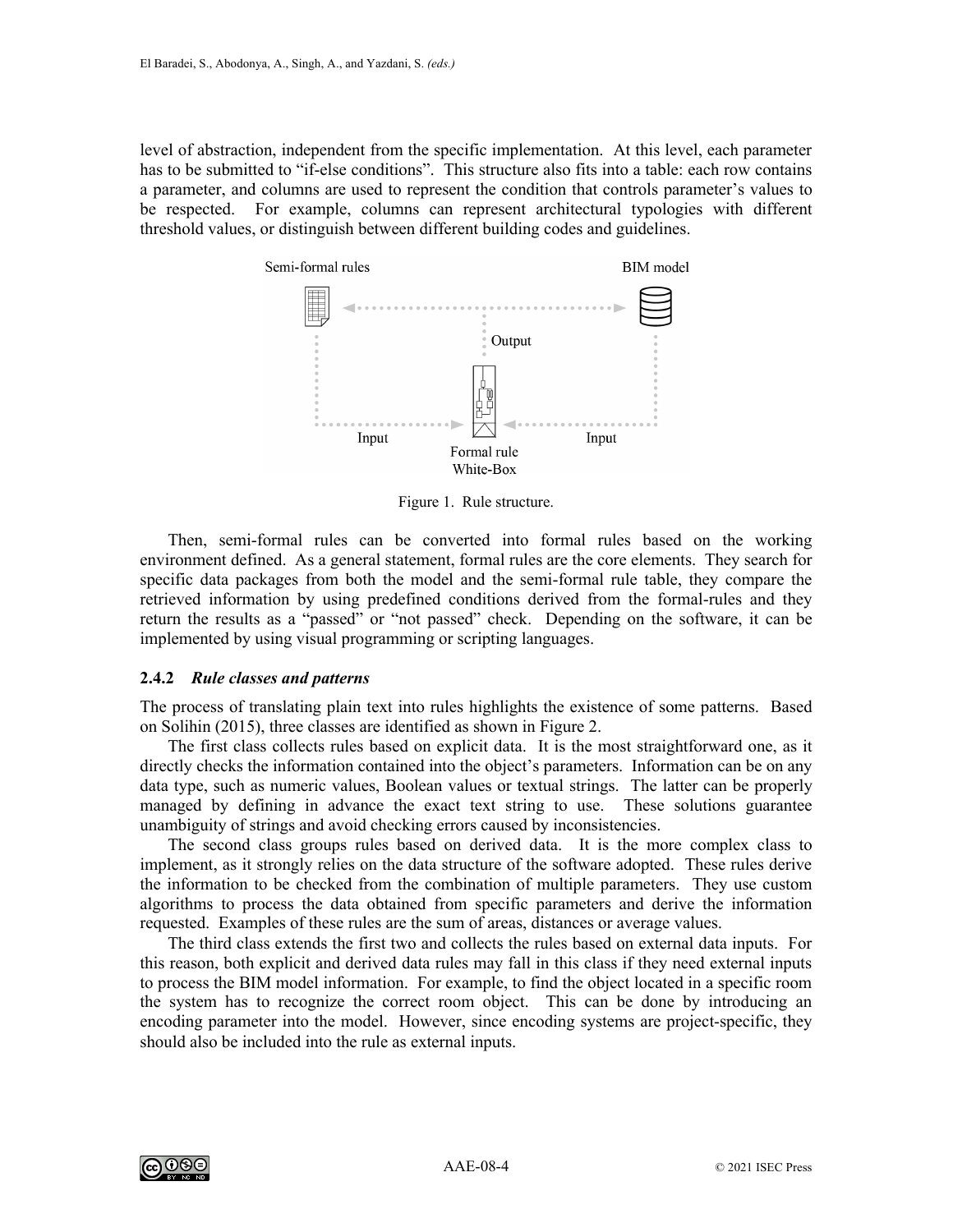

Rule based on explicit data

Rule based on derived data

Figure 2. Classes of rules.



# **2.5 Check Reports**

As a last step, the results of the rules execution have to be shown to the user. A coherent approach is to return the output data to the same location of the input one, to create a direct relation between the two types of information. Therefore a rule must write the result of the check both into the BIM model, to provide designers with important information, and into the semiformal rule's table.

# **3 RESULTS**

This system has been tested on a case study, concerning the renovation of an Italian primary school. For this reason, Italian's school regulations have been considered, such as fire safety, accessibility, and energy performances legislative requirements. For each category, plain text has been synthesized, interpreted and translated in semi-formal rules and for a better understanding of the presented system, an example of rule is introduced. The software adopted are the Autodesk Revit package along with the integrated open source visual programming tool of Dynamo, further extended with custom nodes written in Python by using the Revit Python API (Figure 3).



Figure 3. Implementation process.

According to the regulations, minimum surface areas are defined for all the spaces. These can vary depending both on school grade and on number of classes. The semi-formal rule's table shows the school grade on the columns, and with a simple function it calculates all minimum areas by providing the number of classes as a required input value. This way, the rule implemented in Dynamo and Python must require two input values to allow the execution: the school grade and the code of the room. Then, it can search for the correct value by iterating through the model data, executing the check and returning the result (Table 1).